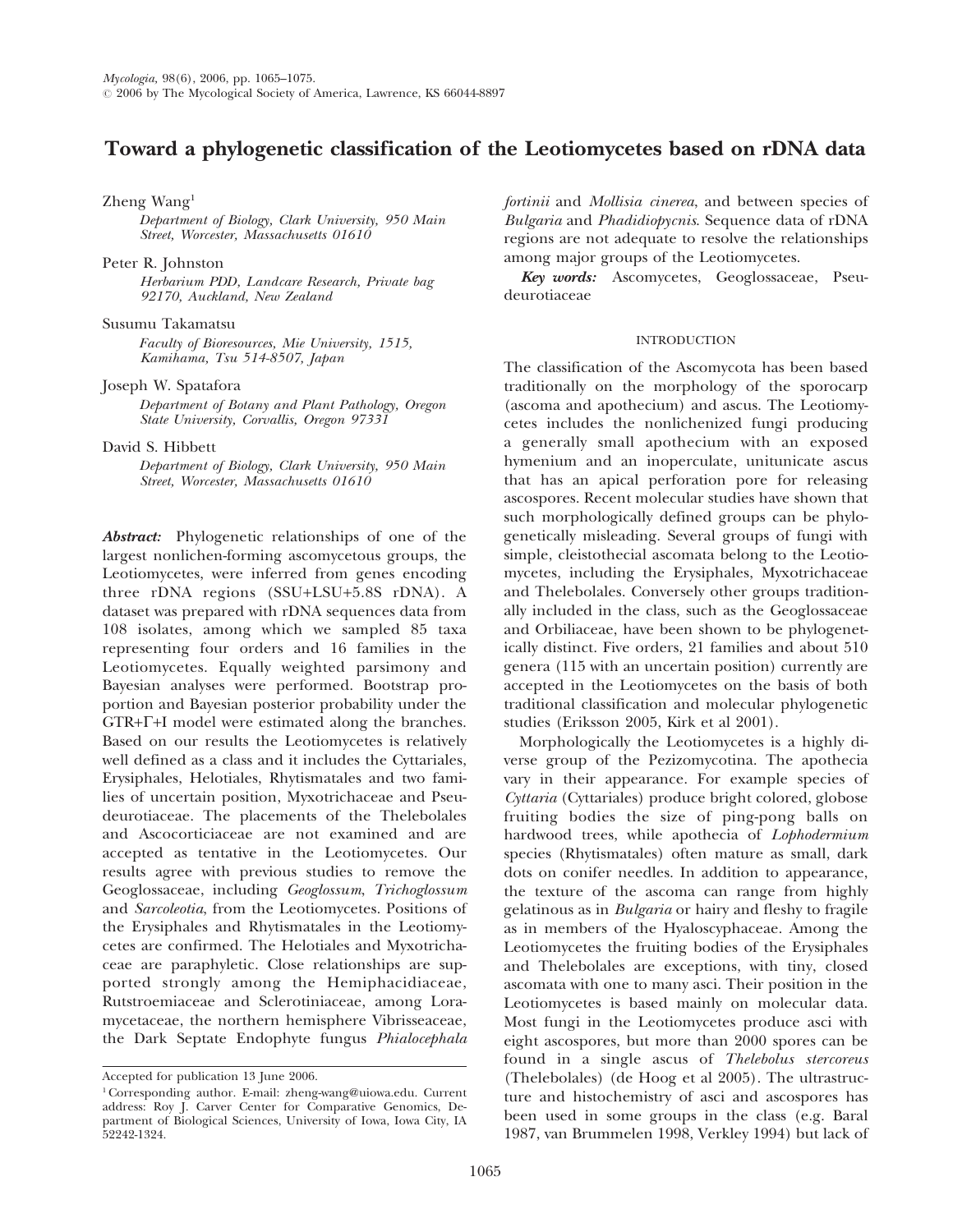widespread use of these characters in many groups somewhat limits the broad utility of these techniques in taxonomic or phylogenetic studies.

Characters relating to the ecology and biology of the Leotiomycetes have potential taxonomic value. Some orders, such as the Erysiphales, Cyttariales, Thelebolales and Rhytismatales, are associated with distinct ecological characters and nutritional modes in addition to morphology almost unique for each group. Members of the Helotiales, one of the largest nonlichen-forming ascomycetous groups, thrive in various ecosystems and cover a broad range of niches, and helotialean fungi have been described as plant pathogens, endophytes, nematode-trapping fungi, mycorrhizae, ectomycorrhizal parasites, fungal parasites, terrestrial saprobes, aquatic saprobes, root symbionts and wood rot fungi (Wang et al 2006). Further complicating systematics of the Helotiales are the interconnections between anamorphs and teleomorphs. Many helotialean fungi are known only from a teleomorphic stage, and their anamorphs either are undiscovered or it is assumed that they have been lost in the process of evolution. On the other hand anamorphs in various environmental samples have been suggested as members of the Helotiales without any clear teleomorph connections (Raja and Shearer http://fm5web.life.uiuc.edu/fungi/).

Most evolutionary studies of the Leotiomycetes are based primarily on specimens from the temperate northern hemisphere, but many members within the Leotiomycetes are patchy in their broad geographic distribution. For example there is no evidence that Sclerotiniaceae sensu Holst-Jensen et al (1997) occur naturally in native ecosystems of Australasia and these fungi might have evolved primarily in the northern hemisphere. However other genera such as Cyttaria and Chlorovibrissea are restricted to the southern hemisphere. Some genera such as Chlorociboria appear to have an Asian/Australasian center of diversity (Johnston and Park 2005), while the basal lineages of the Erysiphales seem restricted to narrow areas of South America and Asia (Takamatsu et al 2005a, b). To properly represent the genetic diversity of the Leotiomycetes requires a broad geographic focus to phylogenetic studies.

The historical classifications of the Leotiomycetes orders and families are based primarily on morphological investigations (Dennis 1968, Kimbrough 1970, Korf 1973, Nannfeldt 1932, Pfister and Kimbrough 2001). In contrast molecular phylogenetic analysis of this group of fungi is comparatively young. Several studies have revealed polyphyletic assemblages of some orders and families in the class (Gernandt et al 2001, Lutzoni et al 2004), but none of these studies have focused at the class level with

sampling from all major groups in the Leotiomycetes. The aims of this study are to (i) reconstruct the phylogeny of the Leotiomycetes based on the most inclusive rDNA dataset so far and (ii) briefly discuss phylogenetic relationships at the family level based on recognized clades in our tree and from previous studies.

## MATERIAL AND METHODS

Taxon sampling and preparation of molecular data.—Sequence data of three nuclear ribosomal DNA (nuc-rDNA) regions, which were used in previous studies (Gernandt et al 2001, Goodwin 2002, Holst-Jensen et al 1997, Lumbsch et al 2005, Lutzoni et al 2004, Mori et al 2000, Rossman et al 2004, Wang et al 2002, 2005, 2006), were downloaded from GenBank and the AFTOL databases (SUPPLEMENTARY TABLE I). Eighty-five taxa were sampled for 16 of 21 families in the Leotiomycetes accepted by Kirk et al (2001) and Eriksson (2005). A lack of adequate data excluded from our analysis the Ascocorticiaceae and Phacidiaceae (Helotiales), the Cryptomycetaceae and Ascodichaenaceae (Rhytismatales) and the Thelebolales. Species belonging to the Dothideomycetes, Lecanoromycetes, Eurotiomycetes, Orbiliomycetes, Pezizomycetes and of two budding yeasts also were sampled to address outgroup diversity. Because Neolecta irregularis has been suggested having a basal position in the Ascomycota (Landvik et al 2001, Liu and Hall 2004) it was used to root the tree.

Phylogenetic analyses.—A nuc-rDNA dataset of 108 taxa was prepared, which includes 1995 characters with 602 parsimony informative positions after the ambiguous or unalignable positions in the LSU-rDNA region were excluded. Sequences were aligned by eye in the data editor of PAUP\* 4.0b (Swofford 1999), and the dataset was analyzed in PAUP\* 4.0b and MrBayes 3.1.1 (Huelsenbeck and Ronquist 2001) with gaps treated as missing data. Maximum parsimony analyses were based on heuristic searches of 1000 replicates of random sequence addition. MAXREES was set to auto-increase, and TBR branch swapping was employed. Bootstrap proportions (BP) were computed with a bootstrap analysis performed with 500 replicates, each with 20 random taxon addition sequences, MAXTREES was set to 1000, and TBR branch swapping was employed. Bayesian posterior probabilities were estimated with the metropoliscoupled Markov chain Monte Carlo method (MCMCMC) under the GTR+ $\Gamma$ +I model in MrBayes 3.1.1 by running four chains with 2 000 000 generations. Trees were sampled every 100 generations. Likelihoods converged to a stable value after 150 000 generations, and all trees before the convergence were discarded before computing a consensus tree in PAUP\*. Bayesian posterior probabilities (PP) were obtained from the 50% majority rule consensus of the remaining trees. Clades receiving both BP  $\geq$  70% and PP  $\geq$ 95% were considered to be significantly supported (Lutzoni et al 2004). Alignments are available at TreeBASE (accession number sn2880).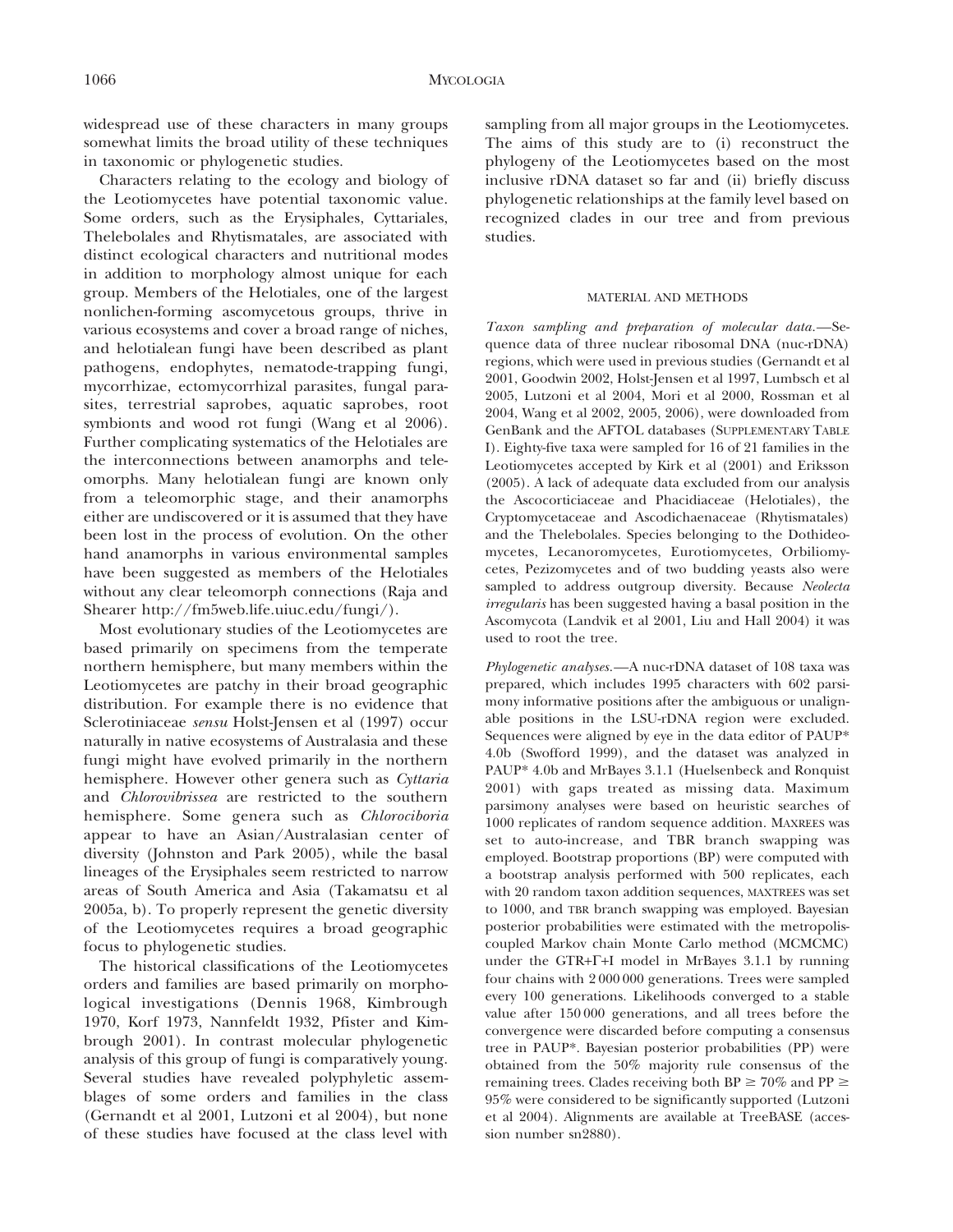## RESULTS AND DISCUSSION

Relationships among major groups within the Leotiomycetes were investigated with three nuclear rDNA regions (LSU+SSU+5.8S) from 108 taxa. The combined genes had an aligned length of 2020 base pairs with 270 uninformative variable positions and 686 parsimony informative positions, after 25 positions were excluded from the analyses. Given the mostly unresolved or unsupported backbone the conflicts in topology between the parsimony and Bayesian analyses were interpreted as insignificant and reflected the limitations of the data. The Leotiomycetes is a large and diverse ascomycetous group, but data in GenBank remain limited and biased in terms of taxon sampling and gene sampling. We present here phylogenetic analyses based on what is thus far the most complete rDNA dataset of the Leotiomycetes.

Parsimony and Bayesian analyses.—One of the 338 equally parsimonious trees generated is shown and clades with BP  $\geq 50\%$  were marked under the branches (FIG. 1). Bayesian posterior probabilities (PP) were estimated from the 50% majority rule consensus of the 18500 trees, and clades with  $PP \ge$ 0.90 (90%) were marked above the branches (FIG. 1). The Leotiomycetes with the exclusion of the Geoglossaceae, including the Cyttariales, Erysiphales, Helotiales, Rhytismatales, Myxotrichaceae and Pseudeurotiaceae, was supported as a clade ( $BP = 61\%$ , PP  $= 100\%$ ). The Erysiphales (BP = 63%, PP = 97%) and Rhytismatales (BP =  $100\%$ , PP =  $100\%$ ) were supported as monophyletic groups. A notable exception of support ( $PP = 95\%$ ) of supraordinal relationships was the clade containing the Erysiphales, Cyttaria darwinii (Cyttariales) and two species of Chlorociboria (Helotiales). For the Erysiphales Parauncinula septata was supported as the most ancestral lineage with other Erysiphales as the sister group, which was composed of two clades. The one included a subclade of Podosphaera tridactyla and Sawadaea polyfida (BP  $=$ 100%, PP =  $100\%$ ) with *Blumeria graminis* as the moderately supported sister group (BP =  $69\%$ , PP = 90%). The other clade (BP =  $87\%$ , PP =  $100\%$ ) included two subclades that are without support. Leveillula taurica and Phyllactinia moricola were closely related (BP =  $99\%$ , PP =  $100\%$ ). The Helotiales is not resolved as monophyletic, and strongly supported (BP  $> 70\%$ , PP  $> 95\%$ ) terminal clades of two or more genera included the Leotia-Northern Hemisphere Microglossum clade (BP  $=$ 100%, PP = 100%), Bulgaria-Phacidiopycnis clade  $(BP = 98\%, PP = 100\%)$ , Ciboria-Sclerotinia-Monilinia-Rutstroemia-Scleromitrula clade (BP =  $95\%$ , PP 5 100%), Chlorencoelia-Hemiphacidium-Heyderia-Fabrella-Rhabdocline (teleomorph of Meria) clade

 $(BP = 97\%, PP = 100\%)$ , Dermea-Neofabraea clade (BP =  $84\%$ , PP =  $100\%$ ), Cudoniella-Ombrophila clade (BP =  $88\%$ , PP =  $100\%$ ), Phialocephalanorthern hemisphere Vibrissea clade (BP =  $71\%$ ,  $PP = 100\%$ ), Loramyces-Mollisia clade (BP = 99%,  $PP = 100\%$ ), Chlorovibrissea-Vibrissea albofusca clade (BP =  $82\%$ , PP =  $100\%$ ) and Ascocoryne-Chloroscypha clade (BP =  $95\%$ , PP =  $100\%$ ). The Loramyces-Mollisia clade was the sister group of the Phialocephala-northern hemisphere Vibrissea clade  $(BP = 98\%, PP = 100\%)$ , and the Ciboria-Sclerotinia-Monilinia clade was grouped with species of Rutstroemia, Scleromitrula and Piceomphale (BP =  $94\%$ , PP = 100%), which was supported strongly (BP =  $95\%$ , PP  $= 100\%$ ) as the sister group of the Chlorencoelia-Hemiphacidium-Heyderia-Fabrella-Rhabdocline clade. The Rhytismatales formed a well supported clade (BP =  $100\%$ , PP =  $100\%$ ) that included the Cudoniaceae and members of the Rhytismataceae (Coccomyces, Rhytisma and Lophodermium). The Myxotrichaceae was not monophyletic in our tree and consisted of two distinct lineages. One lineage included Byssoascus striatisporus and Myxotrichum deflexum (BP =  $92\%$ , PP =  $100\%$ ). The second was represented by Pseudogymnoascus roseus, which was part of a larger clade that included Pseudeurotium zonatum (Pseudeurotiaceae), Leotia (Leotiaceae) and Microglossum (Geoglossaceae).

Leotiomycetes.—The Leotiomycetes (Eriksson 2005), excluding the Geoglossaceae and including the Pseudeurotiaceae, is supported in this study as a monophyletic group. Here we accept the Leotiomycetes to include the Cyttariales, Erysiphales, Helotiales, Rhytismatales, Thelebolales, Myxotrichaceae and Pseudeurotiaceae. Two genera of the Geoglossaceae, Geoglossum and Trichoglossum, and genus Sarcoleotia of the Helotiaceae are removed from the class.

Cyttariales.—There is a single family, Cyttariaceae, with a single genus, Cyttaria, of about a dozen parasitic species on Nothofagus (southern beech) in the southern hemisphere. The fungus produces large and fleshy globose or pyriform stromata on galls on living branches. The stromata sometimes form spermatial pycnidia at early stages and later develop numerous separate, cup-shaped chambers containing asci and dark ascospores (Korf 1983, Pfister and Kimbrough 2001). Different authors have used morphological evidence to place the genus variously in the Pezizales and the Helotiales (see discussion in Gamundí 1991). Megoni (1986) showed that the asci have a thin cell wall and an apical amyloid ring, characters shared by some helotialean fungi. Our results placing the Cyttariales in the Leotiomycetes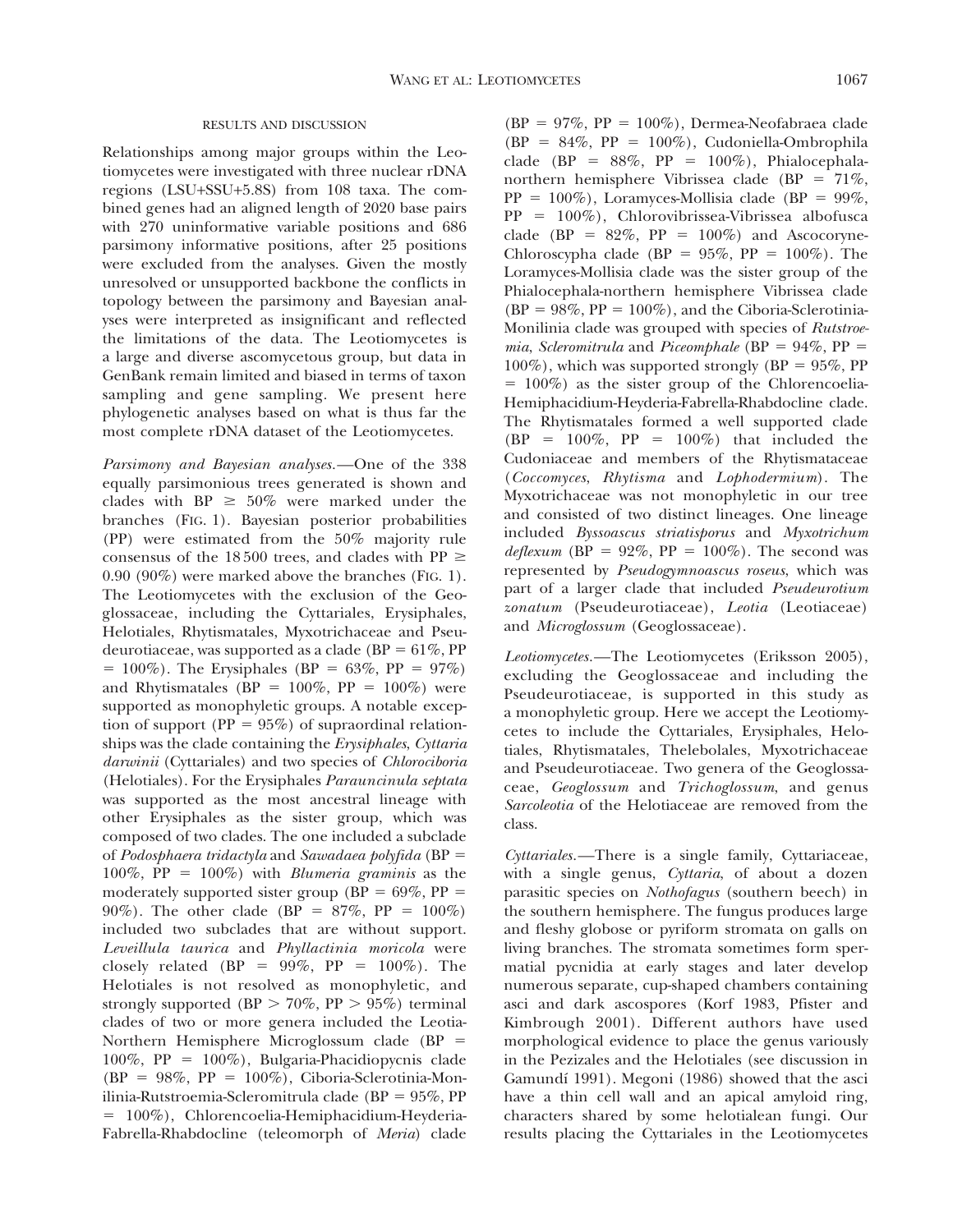agree with the Landvik and Eriksson (1994) SSUrDNA study, and Bayesian analyses strongly support (PP =  $100\%$ ) a close relationship among species of Cyttaria and Chlorociboria (Helotiales) in a clade including species of the Erysiphales. Species of Chlorociboria produce small disk-shaped apothecia on dead wood, and their hyphae grow inside the wood and stain the substrate blue-green. Fifteen species, including 13 new species, were reported from New Zealand based on morphological characters and ITS sequence data, and a possible Asian/Australasian center of diversity for Chlorociboria was suggested (Johnston and Park 2005).

Erysiphales.—The Erysiphales with one family of 15 genera (Braun et al 2002, Takamatsu et al 2005a, b) are obligate plant pathogens that cause powdery mildew diseases on about 10 000 plant species (Amano 1986). There are no direct morphological features supporting inclusion of these fungi in the Leotiomycetes. The 16 sequences from the family group into a clade with 97% of posterior probability and 63% bootstrap values. Without exception all Erysiphales have closed, nonostiolate fruit bodies (chasmothecium, Braun et al 2002) with persistent asci and basal hymenium. These characters might further support monophyly of the Erysiphales, suggesting that the morphological characters as well as the holobiotrophy were acquired in the common ancestor of the Erysiphales.

Evolutionary relationships of the Erysiphales have been based on morphological characteristics and host plants for about 100 y. They are concerned with which characters are primitive and which derived, such as (i) numbers of asci in an ascoma, (ii) number of ascospores in an ascus, (iii) morphology of appendage, (iv) conidiogenesis (i.e. conidia produced in chains [Euoidium type] or solitary [Pseudoidium type]) and (v) ecto- or endoparasitism, ectotrophic or endotrophic. Of the 15 genera of the Erysiphales, 12 are ectoparasitic and only the remaining three genera, Leveillula, Phyllactinia and Pleochaeta, are endoparasitic. Arnaud (1921) and Katumoto (1973) regarded the endoparasitic genus Leveillula as primitive and all the ectoparasitic genera derivatives from it. On the other hand Raymond (1927), Blumer (1933) and Braun (1987) argued that the ectoparasitic habit of Leveillula was a xerophytic adaptation and not a primitive feature. The three endoparasitic genera form a monophyletic clade in this study, suggesting that the presence of internal mycelia is a synapomorphic character for these genera, which were derived from ectoparasitic genera by a single event. Morphology of ascomatal appendages has been important to define genera of the

Erysiphales. Mori et al (2000) performed phylogenetic analyses of the Erysiphales based on the combined dataset of sequences from the same three rDNA regions as used here. They reported that the mycelioid appendage, which long has been regarded as a primitive character (e.g. Blumer 1933, Braun 1981, 1987), is a derived character of recent origin. They suggested that the development of mycelioid appendages convergently occurred many times in the respective lineages along with host expansion of the Erysiphales from trees to herbs. The basal position of Parauncinula septata on the present tree supports the report of Mori et al (2000) that the uncinate-circinate appendage is the most primitive in the Erysiphales.

A phylogeny covering all known tribes of the Erysiphales based on three rDNA regions by Takamatsu et al (2005a, b) suggested that Caespitotheca forestalis and the species of Parauncinula septata are basal in the order. Caespitotheca forestalis is restricted to South America, while P. septata is found only in eastern Asia.

Helotiales.—Although the backbone of our tree is not resolved, the current concept of the Helotiales (Eriksson 2005) almost certainly includes nonmonophyletic taxa. Although the Helotiales has been receiving more attention recently (e.g. Gernandt et al 2001, Lutzoni et al 2004, Wang et al 2005). Even with exclusion of groups such as the Cyttariales, Erysiphales, Myxotrichaceae, Pseudeurotiaceae, Geoglossaceae and genetically widely divergent taxa such as Chlorociboria and Neobulgaria species, the monophyly of the Helotiales is not strongly supported by rDNA data and relationships among major helotialean clades are not well resolved. No taxon represents the Ascocorticiaceae or Phacidiaceae in our tree.

The family Bulgariaceae contains only two species, Bulgaria inquinans and B. nana, which produce brown-black to black, turbinate, highly gelatinous apothecia with brown-walled ascospores on bark of living hardwoods and might be weak plant pathogens (Döring and Triebel 1998). From our results B. inquinans shares a clade with a weak canker-causing pathogen, Phacidiopycnis pyri (teleomorph: Potebnia $m$ yces  $p$ yri), that produces small, black, gelatinous disks from stromata beneath bark. Potebniamyces has been doubtfully placed in the Rhytismatales by some authors (Eriksson 2005), with DiCosmo et al (1984) suggesting a possible relationship with either Phacidiaceae, Rhytismataceae or Dermateaceae. A LSU-rDNA sequence is available for one *Phacidium lacerum* from the AFTOL database, and analyses including the sequence suggests a sister relationship between Phacidiopycnis pyri and Phacidium lacerum. This calls into doubt the morphological differences between Potebniamyces and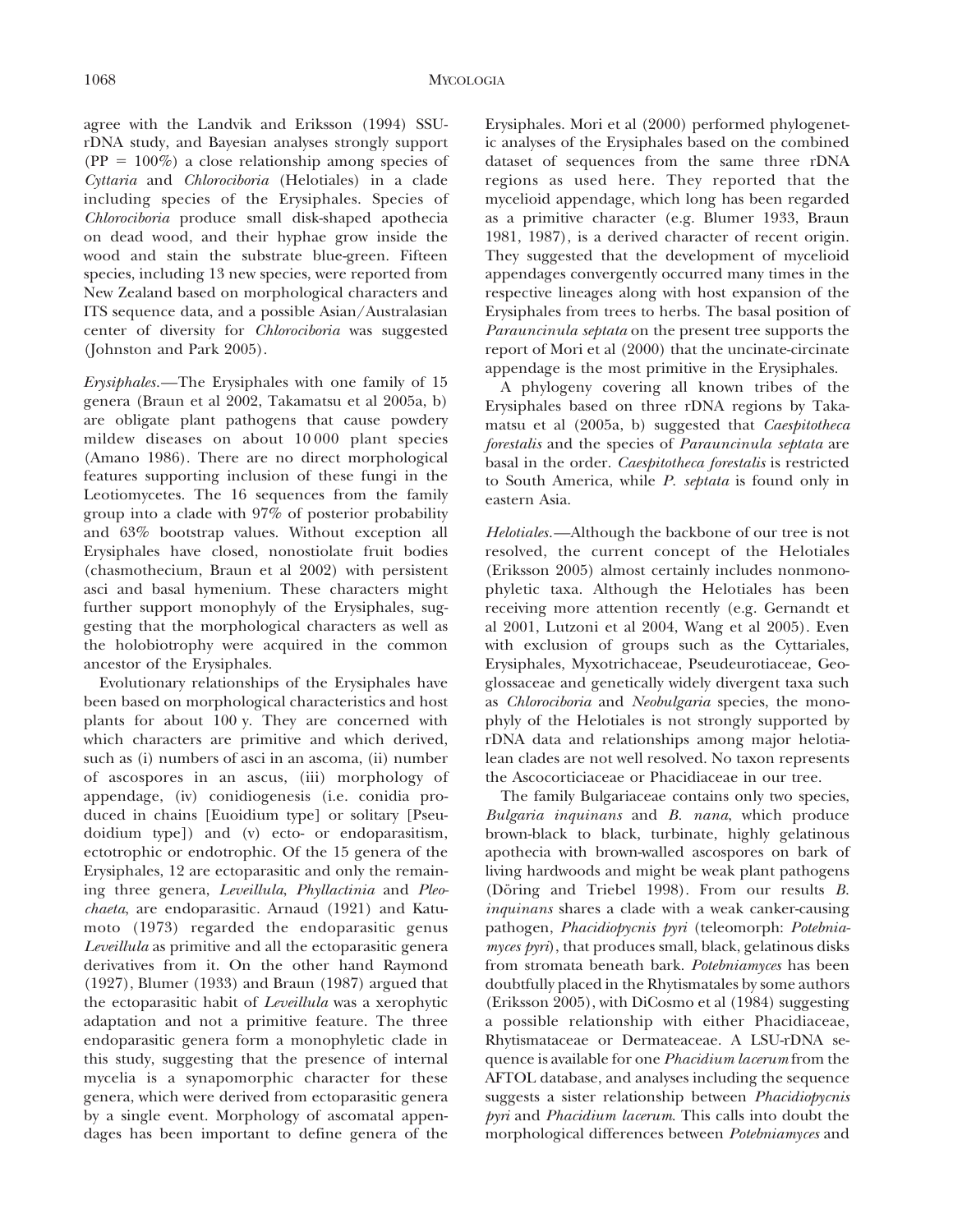Phacidium discussed by DiCosmo et al (1984). Another black and slightly gelatinous fungus, Holwaya mucida, forms a sister group of the Bulgaria-Phacidiopycnis clade, although without support.

The Dermateaceae is a large, poorly studied, and heterogeneous family (Nauta and Spooner 1999, Pfister and Kimbrough 2001). Only four of the 77 genera placed in the family (Eriksson 2005) are sampled in this study. Species of Dermea and Neofabraea form a strongly supported clade, which we consider to represent the Dermateaceae sensu stricto. Previous studies using only the ITS region show that species of Pezicula and Ocellaria in the Dermateaceae also belong to this clade (Abeln et al 2000, de Jong et al 2001, Goodwin 2002, Verkley 1999). Species in this family produce erumpent or superficial, fleshy and small apothecia on plants, with an excipulum consisting of rounded or angular cells with dark walls. The hymenium frequently covered by a gelatinized ''epithecium'' and the thick walled ascospores found in several genera raise a hypothesis about their endophytic habits and the possible role of insect vectors (Wang et al unpubl). It is likely that the family will be restricted to endophytic species morphologically similar to Dermea and Pezicula. The other two genera sampled here traditionally placed in the Dermateaceae fall outside the Dermateaceae clade, Mollisia and Pilidium (teleomorph Discohainesia). Mollisia is a large, heterogeneous genus inadequately represented by the single species in our study. Crous et al (2003) discussed two phylogenetically distinct groups of Mollisia characterized in part by different anamorphs, while Pärtel and Raitviir (2005) described two different types of ascus ultrastructure among Mollisia species.

Concepts of the Geoglossaceae have changed many times recently (Eriksson 2005, Kirk et al 2001, Pfister and Kimbrough 2001, Platt 2000, Spooner 1987, Verkley 1994, Wang et al 2002, 2005). The separation of the Geoglossaceae from other helotialean fungi has been suggested, but an alternative systematic position of the family has not been proposed due to weak phylogenetic resolution (e.g. Platt 2000, Lutzoni et al 2004). Club-shaped apothecia, dark colored paraphyses and ascospores were considered as unique characters defining this group, and some authors have suggested that the hyaline-spored taxa be removed from the family (Platt 2000, Pfister and Kimbrough 2001). Species of Geoglossum and Trichoglossum form a basal branch within the inoperculate ascomycetes (Leotiomyceta) with the hyaline-spored Sarcoleotia species (Helotiaceae). Paraphyses (or homologous structures) cover the stipe surface in Geoglossum and Trichoglossum and obscure the boundary of the fertile hymenium (Spooner 1987). The pileate apothecia in Sarcoleotia globosa have a hymenium that is continuous with the stipe at an early stage and then recedes from the stipe (Schumacher and Sivertsen 1987). The genera, such as Cudonia, Spathularia, and helotialean Microglossum and Bryoglossum, differ in that the hymenium is always clearly demarcated from the stipe, even when no pileus is formed.

The family Helotiaceae is polyphyletic in our tree, and species of the family are found in eight clades. The first of these, the Cudoniella-Hymenoscyphus clade, although not strongly supported in our tree, could form the core of a monophyletic Helotiaceae sensu stricto, as suggested by Pfister and Kimbrough (2001). The genus Hymenoscyphus might include paraphyletic lineages recognized as ericoid mycorrhizal fungi and saprobes (Monreal et al 1999, Vrålstad et al 2002, Zhang and Zhuang 2004). The second clade of the Helotiaceae, Ascocoryne-Chloroscypha, receives strong support, and species of Neobulgaria also might group in this clade (Wang et al unpubl). Fungi in the Ascocoryne-Chloroscypha clade are characterized by a gelatinous apothecium and endophytic habits. The third clade is unsupported statistically and includes the aero-aquatic genera Mitrula, Hydrocina, Clathrosporium (anamorph) and the pathogenic Gremmeniella abietina. An accurate phylogeny here would provide insights into the evolution of the aquatic helotialean fungi. Two helotiaceous genera, Chlorencoelia and Heyderia, are nested within the Hemiphacidiaceae. We suggest removal of these genera from the Helotiaceae to the Hemiphacidiaceae (see notes below). The other genera in our analysis that traditionally have been included in Helotiaceae are Sarcoleotia (included here in the Geoglossaceae), Holwaya (forming an unsupported clade that includes Bulgaria), Chlorociboria (see discussion under Cyttariales) and Bisporella.

The families Hemiphacidiaceae, Rutstroemiaceae and Sclerotiniaceae, and Piceomphale bulgarioides, Heyderia abietis and Chlorencoelia versiformis form a clade with high support; a new order could be an appropriate classification for this clade. The Hemiphacidiaceae traditionally contains foliar pathogens producing small, simple apothecia beneath the leaf surface, the erumpent apothecia pushing back the covering host tissue (Korf 1962). In contrast species of Heyderia and Chlorencoelia produce large apothecia with a well developed excipulum. A PCR-based study shows that Heyderia species colonize conifer needles as endophytes and then produce apothecia on fallen leaves (Jean Bérubé pers comm). Chlorencoelia and Heyderia are examples of significant morphological changes associated with the shift in habits from obligate pathogen to endophyte/saprobe, also illus-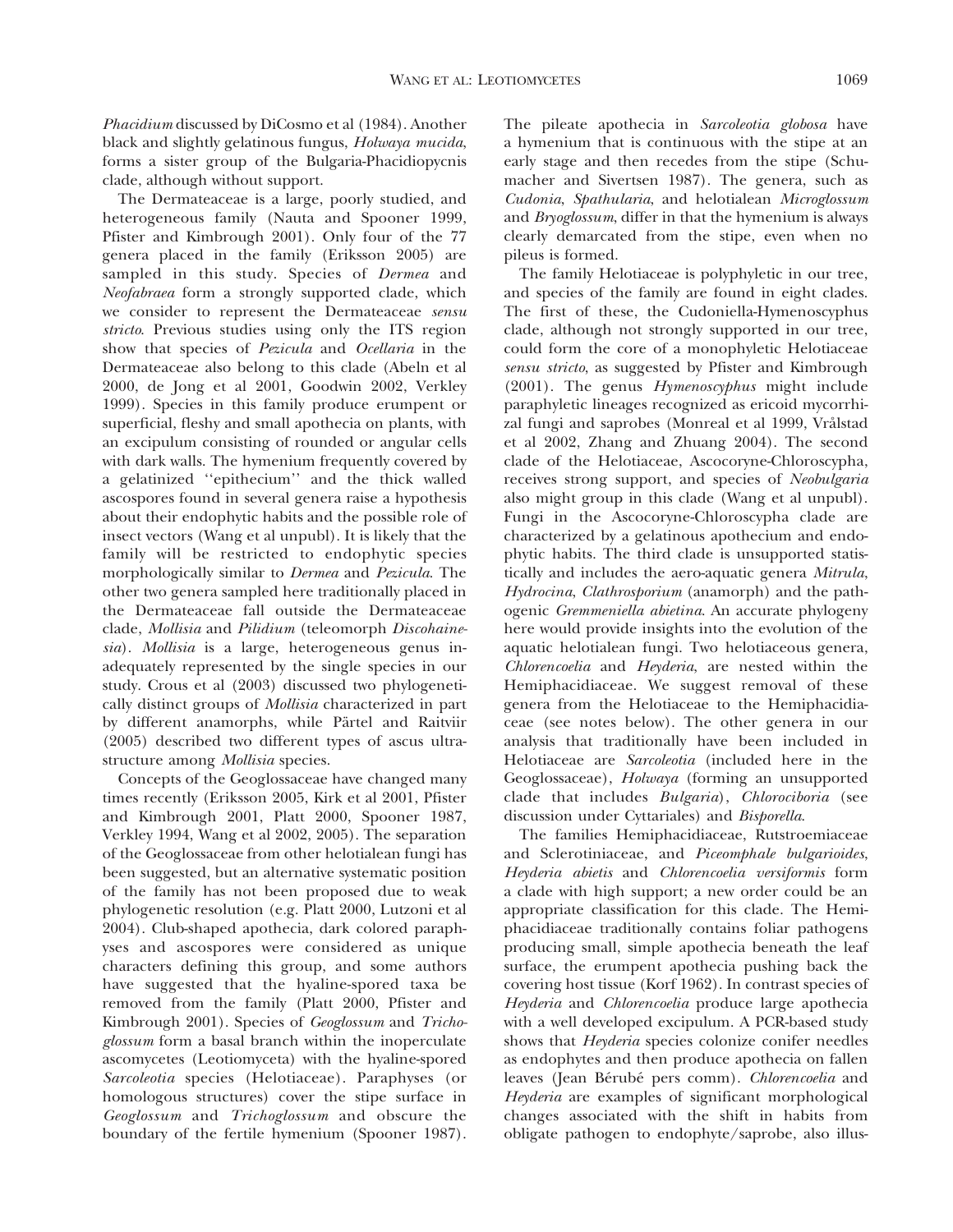## 1070 MYCOLOGIA





 $\frac{10}{2}$  10 changes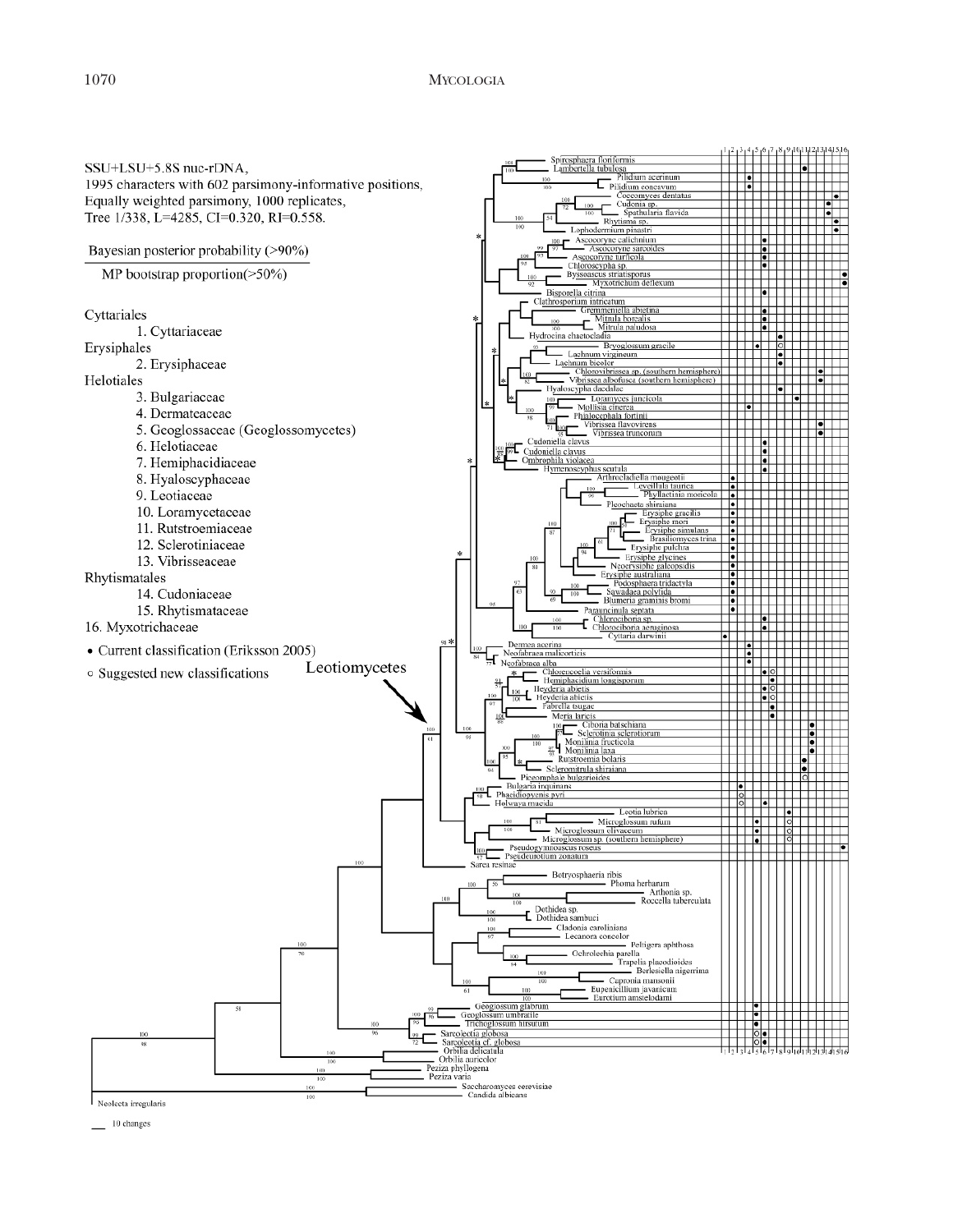trated by the Cudoniaceae in the Rhytismatales. The Hemiphacidiaceae might need to be expanded to include such genera previously placed in the Helotiaceae. Except for the angiosperm-associated Chlorencoelia species, fungi of the expanded Hemiphacidiaceae are restricted to coniferous hosts. The Sclerotiniaceae and Rutstroemiaceae are among the best studied in the Helotiales (e.g. Dumont and Korf 1971, Holst-Jensen et al 1997, Kohn and Schumacher 1984, Novak and Kohn 1991, Schumacher and Holst-Jensen 1997, Spooner 1987, Zhuang 1998). Piceomphale bulgarioides, a spruce endophyte, is basal in this tree to the Sclerotiniaceae (sclerotial stromata producing) plus Rutstroemiaceae (substratal stromata producing) clade. A recent study of a chestnut pathogen Sclerotinia pseudotuberosa (= Ciboria batschiana) showed that the fungus could occur asymptomatically in different tissues of the host (Vettraino et al 2005). The ancestor of this ''Sclerotiniales'' clade was probably an endophyte living on conifers, with lineages in the Sclerotiniaceae and Rutstroemiaceae shifting from coniferous hosts to angiospermous hosts and becoming opportunistic pathogens. Lambertella tuberosa has been placed in the Rutstroemiaceae because of its pigmented ascospores. It has an aero-aquatic anamorph (Helicodendron tubulosum) and in this study it forms a clade with another aeroaquatic fungus, Spirosphaera floriformis, distinct from the Rutstroemiaceae. Only LSU-rDNA data were available for species of Lambertella and Spriosphaera for this study.

The Hyaloscyphaceae is poorly represented in this study, including only three of the more than 60 genera listed by Eriksson (2005). These fall in a poorly resolved part of our tree. Phylogenies from studies based on ITS sequences (Cantrell and Hanlin 1997, Abeln et al 2000, Vrålstad et al 2002) suggest the Hyaloscyphaceae subfamilies Lachnioideae and Hyaloscyphoideae are phylogenetically distinct, and Raitviir (2004) subsequently has treated these two taxa at the family level. The analysis in this paper supports removing Bryoglossum from the Geoglossaceae by Wang et al (2005), however the placement of Bryoglossum in the Hyaloscyphaceae require investigation with more inclusive taxa and gene sampling.

Habits of fungi in this family are basically unknown. Many species have been recorded as host-restricted saprobes, often an indication of an endophytic stage in their life cycle.

The Leotiaceae is represented by Leotia lubrica and three species of *Microglossum*, and our results support studies (e.g. Landvik 1996, Liu and Hall 2004, Platt 2000) that suggest a close relationship between Leotia and Microglossum despite morphological differences. Both Leotia and Microglossum have worldwide distribution, but the southern and northern hemisphere species of Microglossum are genetically distinct in our tree. The Leotia-Microglossum clade is weakly supported as forming a clade with Pseudeurotium, a finding however that is supported by analyses of protein coding data (Spatafora et al this volume).

The Loramycetaceae, Mollisia cinerea, Phialocephala fortinii (anamorphic dark septate endophyte), and two northern hemisphere species of the Vibrisseaceae form a strongly supported clade. Ecological linkages among these fungi support molecular evidence of evolutionary relationships between aquatic fungi and root endophytes that has been observed also within aquatic hyphomycetes (e.g. Sati and Belwal 2005). The monotypic Loramycetaceae contains only two species that are aquatic and so adapted to the aquatic environment that they morphologically are hard to classify in other families in the Helotiales. Dark cells present at the base of Loramyces apothecium and the hyphal structure of the apothecia are analogous to those of the Dermateaceae (Digby and Goos 1987). Dark cells also can be found at the base of the apothecium of Vibrissea. Two southern hemisphere species of the Vibrisseaceae, Chlorovibrissea sp. and Vibrissea albofusca, are not included in this clade. The Vibrisseaceae is characterized by morphological features associated with an aquatic habit, and the origin of the southern hemisphere vibrisseaceous fungi could be independent from the northern hemisphere representatives. One Mollisia species is reported as aquatic (Fisher and Webster 1983).

Rhytismatales.—A complete rDNA dataset is available for only five of the 73 genera listed under the Rhytismatales by Eriksson (2005). Less complete datasets, or sequences from other genes, have been

 $\leftarrow$ 

FIG. 1. Phylogenetic relationships within the Leotiomycetes inferred from three rDNA regions using parsimony analysis. One of the 338 most parsimonious trees (Length = 4285, CI = 0.320, RI= 0.558). Bootstrap values greater than 50% are indicated under nodes, branches collapsed in the strict consensus tree are marked with an asterisk. Bayesian posterior probabilities also were estimated with Bayesian approaches under the GTR+ $\Gamma$ +I model. Group frequencies greater than 90% are indicated above branches. New classifications suggested by molecular phylogeny are marked with open circles against solid dots as they are in current classifications.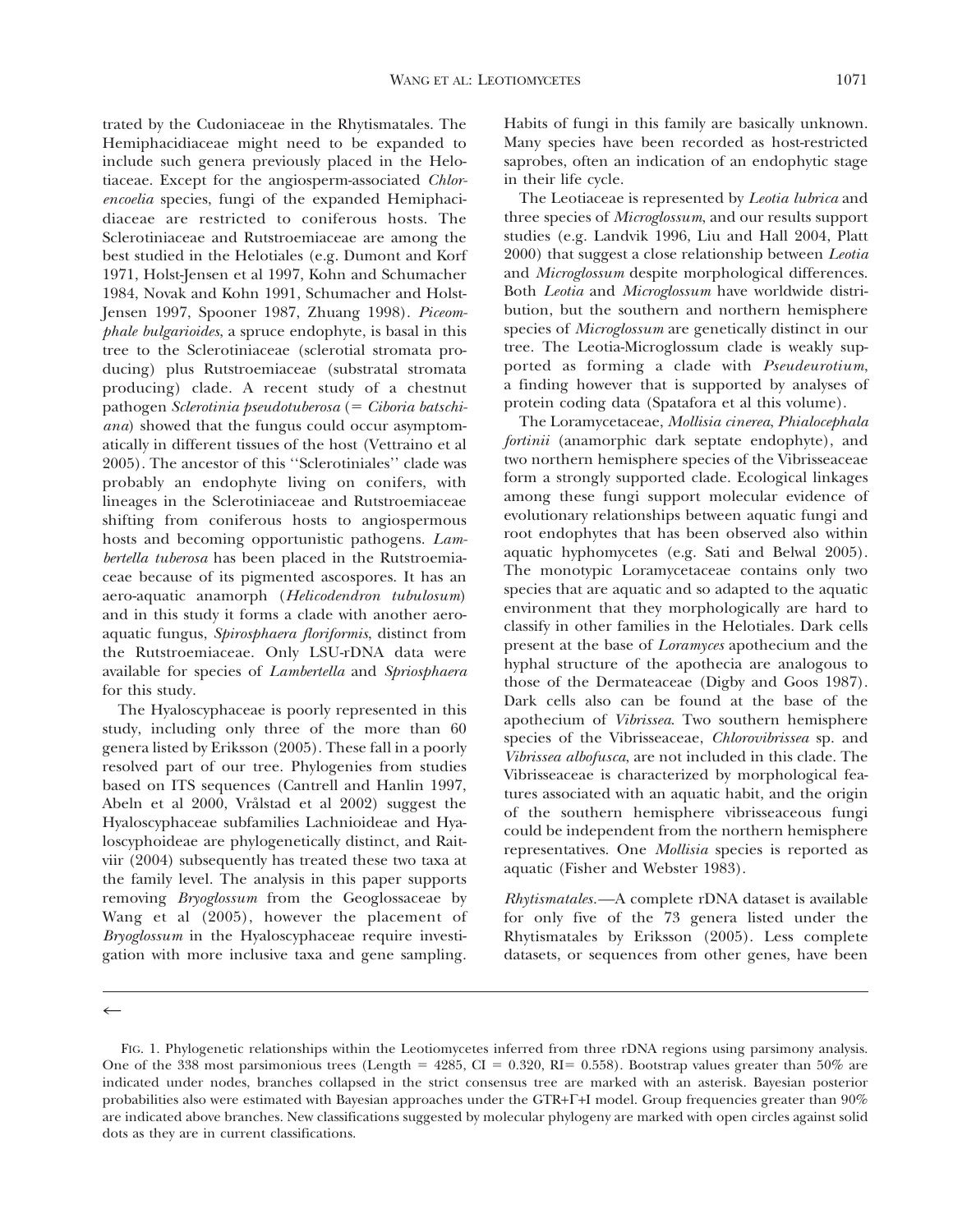published for several other genera either currently placed in the Rhytismatales or that have been referred to the order in the past, including Colpoma, Cyclaneusma, Elytroderma, Lirula, Meloderma, Naemacyclus, Nematococcomyces, Phacidium, Rhabdocline, Rhytisma, Terriera, and Tryblidiopsis (Gernandt et al 1997, Gernandt et al 2001, Hou et al 2004, Ortiz-Garcia et al 2003).

Many of the taxa placed in the Rhytismatales are poorly understood, with both ordinal and familial relationships of several genera remaining tentative. For most species the teleomorph comprises an apothecium with a reduced excipulum that develops within a dark stroma, the stroma typically immersed within host tissue and sometimes covered by a clypeus (Johnston 2001). The hymenium becomes exposed after the covering host and fungal tissue splits by one or more elongate slits. The asci are typically thinwalled, undifferentiated at the apex, nonamyloid, the ascospores typically with gelatinous sheaths or appendages. The anamorphs are mostly Leptostroma-like, the spermatial conidia developing on often percurrently proliferating conidiogenous cells. Exceptions to this typical morphology include a few genera with ascospores lacking a gelatinous sheath or appendage (e.g. Discocainia [Reid and Funk 1966], Myriophacidium [Cannon and Minter 1986], Terriera [Johnston 2001] and Therrya [Reid and Cain 1961, Yuan and Mohammed 1997] within the Rhytismataceae, Ascodichaena [Hawksworth and Sherwood 1982] within the Ascodichaenaceae and Ocotomyces [Evans and Minter 1985] incertae sedis within the Rhytismatales). The phylogenetic significance of an ascospore sheath is not yet understood, although the position of Terriera within the Rhytismatales is supported by ITS sequences (Ortiz-Garcia et al 2003). Nothorhytisma is the only genus in the order with an amyloid pore at the apex (Minter et al 1998). The presence or absence of an amyloid ascus pore has been found to be of little phylogenetic significance at higher level in discomycetes (e.g. Rhabdocline, see Gernandt et al 1997) although the presence of such a pore in Phacidium was one of the factors leading DiCosmo et al (1984) to suggest this genus was more closely related to the helotialean fungi than it was to the Rhytismatales. The exclusion of Phacidium from the Rhytismatales has been supported by molecular data (Gernandt et al 1997). Cyclaneusma and Naemacyclus, included in the Rhytismatales on the basis of morphology (Kirk et al 2001) and the molecular analyses of Gernandt et al (1997, 2001), showed them to be phylogenetically distinct from the Rhytismatales.

Most genera of Rhytismatales form ascomata immersed within the host tissue, but Cudonia and Spathularia, recently added to the Rhytismatales on

the basis of DNA data (Kirk et al 2001, Wang et al 2002), are different. In both genera ascomata develop on soil and form erect ascomata. The ascomata of Cudonia and Spathularia are macroscopically Helotiales-like, but careful anatomical studies have shown the hymenium covered by a stromatic layer at early stages of development (Landvik 1996, Wang et al 2002). Other Rhytismatales-like features of Cudonia and Spathularia are ascospores with gelatinous sheaths and simple asci lacking an amyloid pore (Wang et al 2002).

Available molecular data is insufficient to understand the morphological characteristics useful for defining the order Rhytismatales. Sequence data from genera such as Lophodermium, Meloderma and Elytroderma (Ortiz-Garcia et al 2003) suggest that generic limits within the order are artificial, but sampling intensity is too low to suggest yet what might be more appropriate generic or family limits.

Thelebolales.—A recent study of Thelebolus in Antarctica by de Hoog et al (2005) reveal the remarkable ecology and biology of these fungi. Species of Thelebolus produce small, globose to disk-shaped ascomata with sometimes polysporus asci, and the development of the ascomata varies from a cleistohymenial type to a eugymnohymenial type (van Brummelen 1967). The Thelebolaceae has been placed in the Pezizales (Eckblad 1968, Kimbrough and Korf 1967), and this placement has been studied from the apothecium macromorphology to ascus ultrastructure (e.g. Brummelen 1998). The placement of the Thelebolales in the Leotiomycetes is based on SSUrDNA sequence data, and many of the order still have not been included in molecular phylogenetic studies (e.g. Gernandt et al 2001, Landvik et al 1998, Momol et al 1996). The order might not be monophyletic and its position in the Leotiomycetes should be regarded as a temporary treatment until sufficient proof becomes available.

Myxotrichaceae and Pseudeurotiaceae.—Myxotrichaceae and Pseudeurotiaceae are two families of cleistothecial ascomycetes, both of which contain genera linked to the Leotiomycetes in molecular studies (Sogonov et al 2005, Sugiyama et al 1999, Suh and Blackwell 1999). Three genera of the Myxotrichaceae are sampled in this study, and they resolve as two widely separated lineages; one includes Byssoascus striatisporus and Myxotrichum deflexum and the other includes Pseudogymnoascus roseus, along with Pseudeurotium zonatum from the Pseudeurotiaceae. The separation of Pseudogymnascus from Myxotrichum and Byssoascus supports earlier studies (Sugiyama et al 1999, Sugiyama and Mikawa 2001). The link between Pseudogymnascus and Pseudeurotium supports Sogo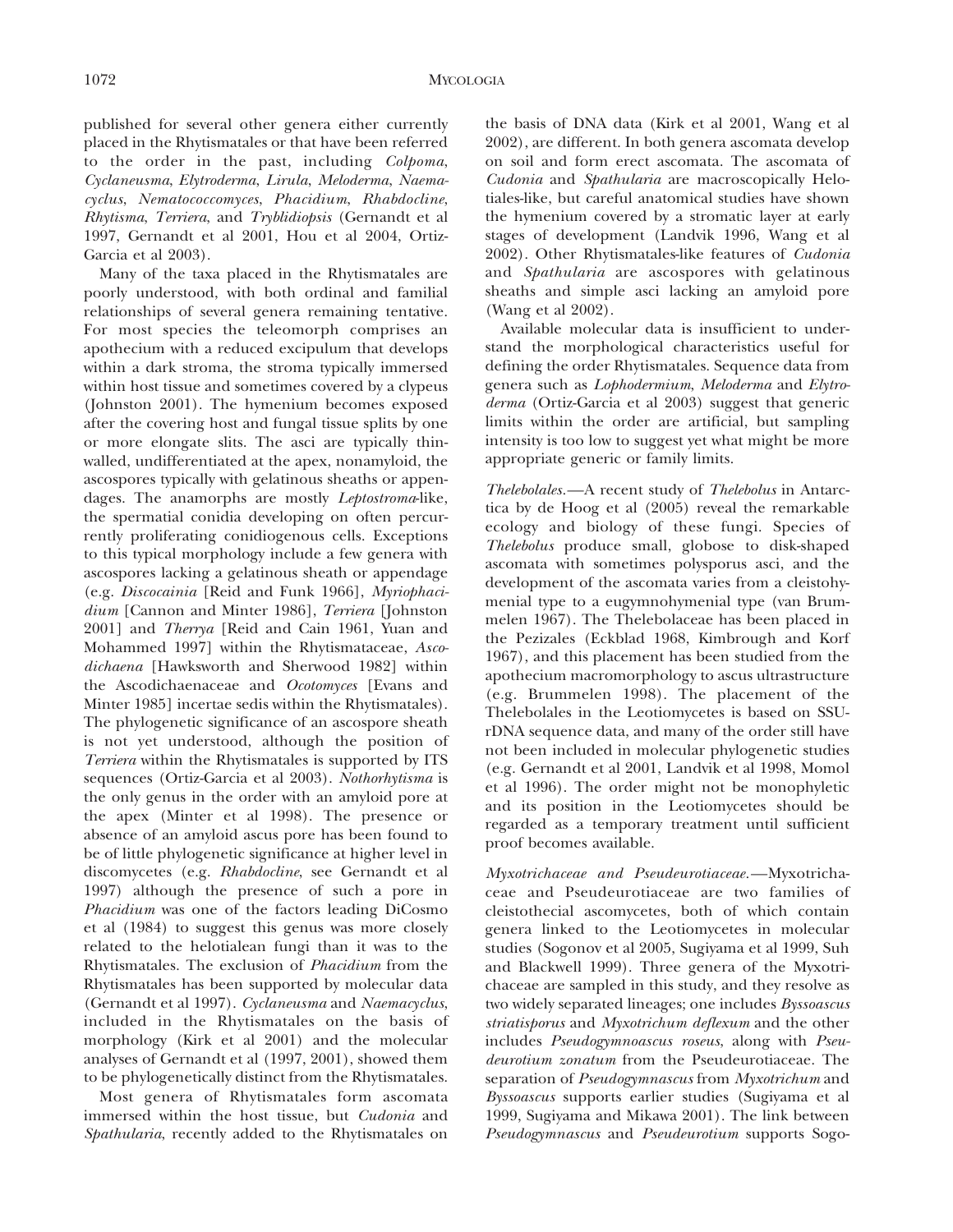nov et al (2005). The molecular-based phylogenies are supported by electron microscope studies, with the highly reduced cleistothecial ascomata of Myxotrichum showing a striking similarity in morphogenesis and gross morphology to typical helotialean fungi such as Hymenoscyphus species (Tsuneda and Currah 2004). Sequence data of Pseudogymnoascus and Pseudeurotium are limited, and our inclusion of Pseudeurotiaceae in the Leotiomycetes is tentative. However analysis of protein coding data of Pseudeurotium also supported its affinity to Leotia (Spatafora et al this volume), although Pseudogymnoascus was not included in those analyses.

Conclusion.—The Leotiomycetes represents a morphologically and ecologically diverse class of Pezizomycotina whose evolutionary history is only beginning to be unraveled through phylogenetic analyses of molecular data. Significant advances have been made and include the classification of the Cudoniaceae in the Rhytismatales, the inclusion of the Erysiphales, Cyttariales and Pseudeurotiaceae in the Leotiomycetes, and the exclusion of Geoglossaceae from the Leotiomycetes. Current taxon and character sampling is insufficient to address many of the internal nodes of the class, and future phylogenetic studies must strive to significantly increase character sampling, especially that of protein-coding genes, from the diversity of species characterized as inoperculate discomycetes.

## ACKNOWLEDGMENTS

We thank RP Korf and two anonymous reviewers for reading the manuscript, improvement of the English text and valuable suggestions, KR Peterson at Harvard University for rDNA sequences of Cyttaria. ZW thanks Drs David Hibbett and Manfred Binder at Clark University for their great help during his graduate research at Clark. This study was supported by a grant from the National Science Foundation of the USA DEB-0228657 to DS Hibbett. We also acknowledge support form NSF0090301, Research Coordination Network: A Phylogeny for Kingdom Fungi to M Blackwell, JW Spatafora and JW Taylor.

## LITERATURE CITED

- Abeln ECA, de Pagter MA, Verkley GJM. 2000. Phylogeny of Pezicula, Dermea and Neofabraea inferred from partial sequences of the nuclear ribosomal RNA gene cluster. Mycologia 92:685–693.
- Amano K. 1986. Host range and geographical distribution of the powdery mildew fungi. Tokyo: Japan Scientific Societies Press.
- Arnaud G. 1921. Etude sur les champignons parasites. Ann Epiphyt 7:1–116.
- Baral HO. 1987. Der Apikalapparat der Helotiales. Eine

lichtmikroskopische Studies über Arten mit Amyloidring. Zeitschrift Mykol 53:119–135.

- Blumer S. 1933. Die Erysiphaceen Mitteleuropas unter besonderer Berücksichtigung der Schweiz. Beitr Krypt-Fl Schweiz 7:1–483.
- Braun U. 1981. Taxonomic studies in the genus Erysiphe I. Generic delimitation and position in the system of the Erysiphaceae. Nov Hedwig 34:679–719.
- ———. 1987. A monograph of the Erysiphales (powdery mildews). Beih Nov Hedwig 89:1–700.
- ———. 1998. Reconsideration of relationships within the Thelebolaceae based on ascus ultrastructure. Persoonia 16:425–469.
- ———, Cook RTA, Inman AJ, Shin HD. 2002. The taxonomy of the powdery mildew fungi. In: Bélanger RR, Bushnell WR, Dik AJ, Carver TLW, eds. The powdery mildews: a comprehensive treatise. St Paul, Minnesota: APS Press.
- Cannon PF, Minter DW. 1986. The Rhytismataceae of the Indian subcontinent. Mycol Papers 155:1–123.
- Cantrell SA, Hanlin RT. 1997. Phylogenetic relationships in the family Hyaloscyphaceae inferred from sequences of ITS regions, 5.8S ribosomla DNA and morphological characters. Mycologia 89:745–755.
- Crous PW, Groenewald JZ, Gams W. 2003. Eyespot of cereals revisited: ITS phylogeny reveals new species relationships. Euro J Plant Pathol 109:841–850.
- de Hoog GS, Göttlich E, Platas G, Genilloud O, Leotta G, van Brummelen J. 2005. Evolution, taxonomy and ecology of the genus Thelebolus in Antarctica. Stud Mycol 51:33–76.
	- —, ————, ———, ————. 2005. Evolution, taxonomy and ecology of the genus Thelebolus in Antarctica. Stud Mycol 51:33–76.
- de Jong SN, Levesque CA, Verkley GJM, Abeln ECA, Rahe JE, Braun PG. 2001. Phylogenetic relationships among Neofabraea species causing tree cankers and bull's eye rot of apple based on DNA sequencing of ITS nuclear rDNA, mitochondrial rDNA, and β-tubulin gene. Mycol Res 93:508–512.
- Dennis RWG. 1968. British Ascomycetes. Cramer, Lehre.
- DiCosmo F, Nag Raj TR, Kendrick WB. 1984. A revision of the Phacidiaceae and related anamorphs. Mycotaxon 21:1–234.
- Digby S, Goos RD. 1987. Morphology, development and taxonomy of Loramyces. Mycologia 79:821–831.
- Döring H, Triebel D. 1998. Phylogenetic relationships of Bulgaria inferred by 18S sequence analysis. Cryptogamie Bryol Lichenol 19:123–136.
- Dumont KP, Korf RP. 1971. Sclerotiniaceae I. Generic nomenclature. Mycologia 63:157–168.
- Eckblad FE. 1968. The genera of the operculate discomycetes. A re-evaluation of their taxonomy, phylogeny and nomenclature. Norw J Bot 15:1–191.
- Eriksson OE. 2005. Outline of Ascomycota 2005. Myconet 11:1–113.
- Evans HC, Minter DW. 1985. Two remarkable new fungi on pine from Central America. Trans Br Mycol Soc 84:57– 78.
- Fischer PJ, Webster J. 1983. The teleomorphs of *Helicoden*-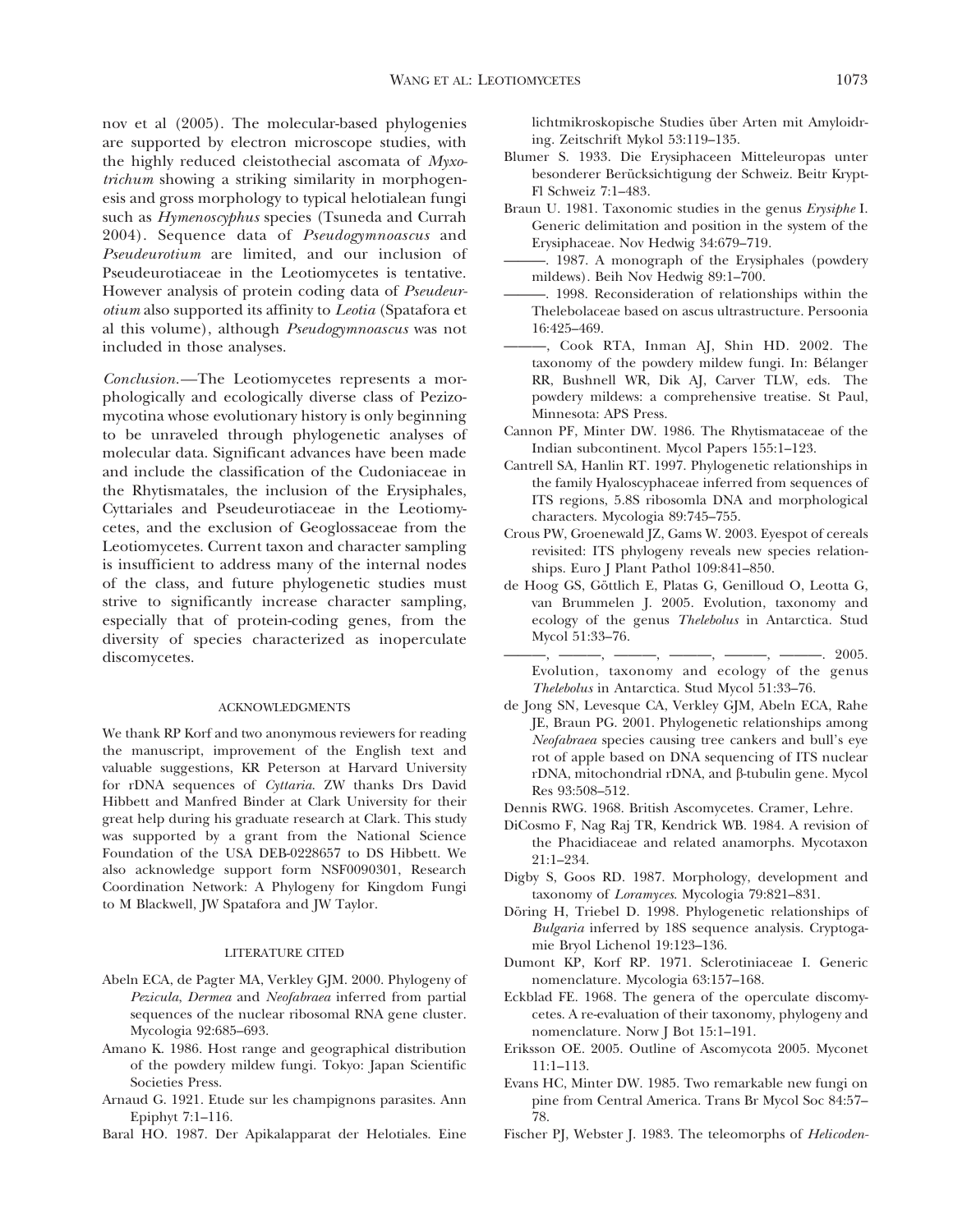dron giganteum and H. paradoxum. Trans Br Mycol Soc 81:656–659.

Gamundı´ IJ. 1980. Subantarctic Geoglossaceae II. Sydowia 32:86–98.

———. 1991. Review of recent advances in the knowledge of the Cyttariales. Syst Ascomycet 10:69–77.

- Gernandt DS, Camacho FJ, Stone JK. 1997. Meria laricis, an anamorph of Rhabdocline. Mycologia 89:735–744.
- ———, Platt JL, Spatafora JW, Holst-Jensen A, Hamelin RC, Kohn LM. 2001. Phylogenetics of Helotiales and Rhytismatales based on partial small subunit nuclear ribosomal DNA sequences. Mycologia 93:915–933.
- Goodwin SB. 2002. The barley scald pathogen Rhynchosporium secalis is closely related to the discomycetes Tapesia and Pyrenopeziza. Mycol Res 106:645–654.
- Hawksworth DL, Sherwood MA. 1982. Two new families in the Ascomycotina. Mycotaxon 16:262–264.
- Holst-Jensen A, Kohn LM, Schumacher T. 1997. Nuclear rDNA phylogeny of the Sclerotiniaceae. Mycologia 89: 885–899.
- Hou C-L, Piepenbring M, Oberwinkler F. 2004. Nematococcomyces rhododendri, a new species in a new genus of the Rhytismatales from China. Mycologia 96:1380–1385.
- Huelsenbeck JP, Ronquist F. 2001. MrBayes: Bayesian inference of phylogenetic trees. Bioinformatics 17: 754–755.
- Johnston PR. 2001. Monograph of the monocotyledoninhabiting species of Lophodermium. Mycol Papers 176: 1–239.
- -, Park D. 2005. Chlorociboria (Fungi, Helotiales) in New Zealand. NZ J Bot 43:679–719.
- Katumoto K. 1973. Notes on the genera Lanomyces Gäum. and Cystotheca Berk. et Curt Rep. Tottori Mycol Inst 10: 437–446.
- Kimbrough JW. 1970. Current trends in the classification of Discomycetes. Bot Rev 36:91–161.
	- ———, Korf RP. 1967. A synopsis of the genera and species of the tribe Thelebolaceae  $(=$  Pseudoascoboleae). Am J Bot 54:9–23.
- Kirk PM, Cannon PF, David JC, Stalpers JA. 2001. Ainsworth and Bisby's dictionary of the fungi. 9th edition. Wallingford, UK: CAB International.
- Kohn LM, Schumacher T. 1984. Conserve Rutstroemia P. Karsten with *R. firma* as type. Taxon 33:508.
- Korf RP. 1962. A synopsis of the Hemiphacidiaceae, a family of the Helotiales (Discomycetes) causing needle blights of conifers. Mycologia 54:12–33.
	- ———. 1973. Discomycetes and Tuberales. In: Ainsworth GC, Sparrow FK, Sussman AS, eds. The Fungi: an advanced treatise. Vol IVA. New York: Academic Press. p 249–319.
		- ———. 1983. Cyttaria (Cyttariales): coevolution with Nothofagus, and evolutionary relationship to the Boedijinopezizeae (Pezizales, Sarcoscyphaceae). Aust J Bot Suppl Ser 10:77–87.
- Landvik S. 1996. Phylogenetic rDNA studies of Discomycetes (Ascomycota) [Doctoral thesis]. Umeå, Sweden: Department of Ecological Botany, Umeå University. 119 p.
	- ———, Eriksson OE. 1994. Relationship of Tuber, Elapho-

myces, and Cyttaria (Ascomycotina), inferred from 18S rDNA studies. In: Hawksworth DL, ed. Ascomycetes systematics: problems and perspectives in the nineties. New York: Plenum Press. p 225–231.

- —, ———, Berbee ML. 2001. Neolecta—a fungal dinosaur? Evidence from beta-tubulin amino acid sequences. Mycologia 93:1151–1163.
- ———, ———, Gargas A, Gustafsson P. 1993. Relationships of the genus Neolecta (Neolectales ordo. nov., Ascomycotina) inferred from 18S rDNA sequences. Sys Ascomyc 11:107–115.
- ———, Kristiansen R, Schumacher T. 1998. Phylogenetic and structural studies in the Thelebolaceae (Ascomycota). Mycoscience 39:49–56.
- Liu YJ, Hall BD. 2004. Body plan evolution of ascomycetes, as inferred from an RNA polymerase II phylogeny. Proc Nat Acad Sci USA 101:4507–4512.
- Lumbsch HT, Schmitt I, Lindemuth R, Miller A, Mangold A, Fernandez F, Huhndorf S. 2005. Performance of four ribosomal DNA regions to infer higher-level phylogenetic relationships of inoperculate euascomycetes (Leotiomyceta). Mol Phylogenet Evol 34:512–524.
- Lutzoni F, Kauff F, Cox CJ, McLaughlin D, Celio G, Dentinger B, Padamsee M, Hibbett DS, James TY, Baloch E, Grube M, Reeb V, Hofstetter V, Schoch C, Arnold AE, Miadlikowska J, Spatafora J, Johnson D, Hambleton S, Crockett M, Schoemaker R, Sun GH, Lücking R, Lumbsch HT, O'Donnell K, Binder M, Diederich P, Ertz D, Gueidan C, Hall B, Hansen K, Harris RC, Hosaka K, Lim YW, Liu Y, Matheny B, Nishida H, Pfister D, Rogers J, Rossman A, Schmitt I, Sipman H, Stone J, Sugiyama J, Yahr R, Vilgalys R. 2004. Where are we in assembling the fungal tree of life, classifying the fungi, and understanding the evolution of their subcellular traits? Am J Bot 91:1446–1480.
- Megoni T. 1986. El aparato apical del asco de Cyttaria harioti (Ascomycetes-Cyttariales) con microscopia fotonica y electonica. Bol Soc Arg Bot 24:393–401.
- Minter DW, Cannon PF, Romero AI, Peredo HL. 1998. A new member of the Rhytismatales from southern South America. Syst Ascomycet 16:27–37.
- Momol EA, Kimbrough JW, Eriksson OE. 1996. Phylogenetic relationships indicated by 18S rDNA sequence analysis. Syst Ascomycet 14:91–100.
- Monreal M, Berch SM, Berbee M. 1999. Molecular diversity of ericoid mycorrhizal fungi. Can J Bot 77:1580–1594.
- Mori Y, Sato Y, Takamatsu S. 2000. Evolutionary analysis of the powdery mildew fungi using nucleotide sequences of the nuclear ribosomal DNA. Mycologia 92:74–93.
- Nannfeldt JA. 1932. Studien über die Morphologie und Systematik der nichtlichenisierten inoperculaten Discomyceten. Nova Acta R Soc scient upsal 8:1–368.
- Nauta MM, Spooner BM. 1999. British Dermateaceae 1. Introduction. Mycologist 13:3–6.
- Novak LA, Kohn LM. 1991. Electrophoretic and immunological comparisons of developmentally regulated proteins in members of the Sclerotiniaceae and other sclerotial fungi. Appl Environm Microbiol 57:525–534.
- Ortiz-Garcia S, Gernandt DS, Stone JK, Johnston PR, Chapela IH, Salas-Lizana R, Alvarez-Buylla ER. 2003.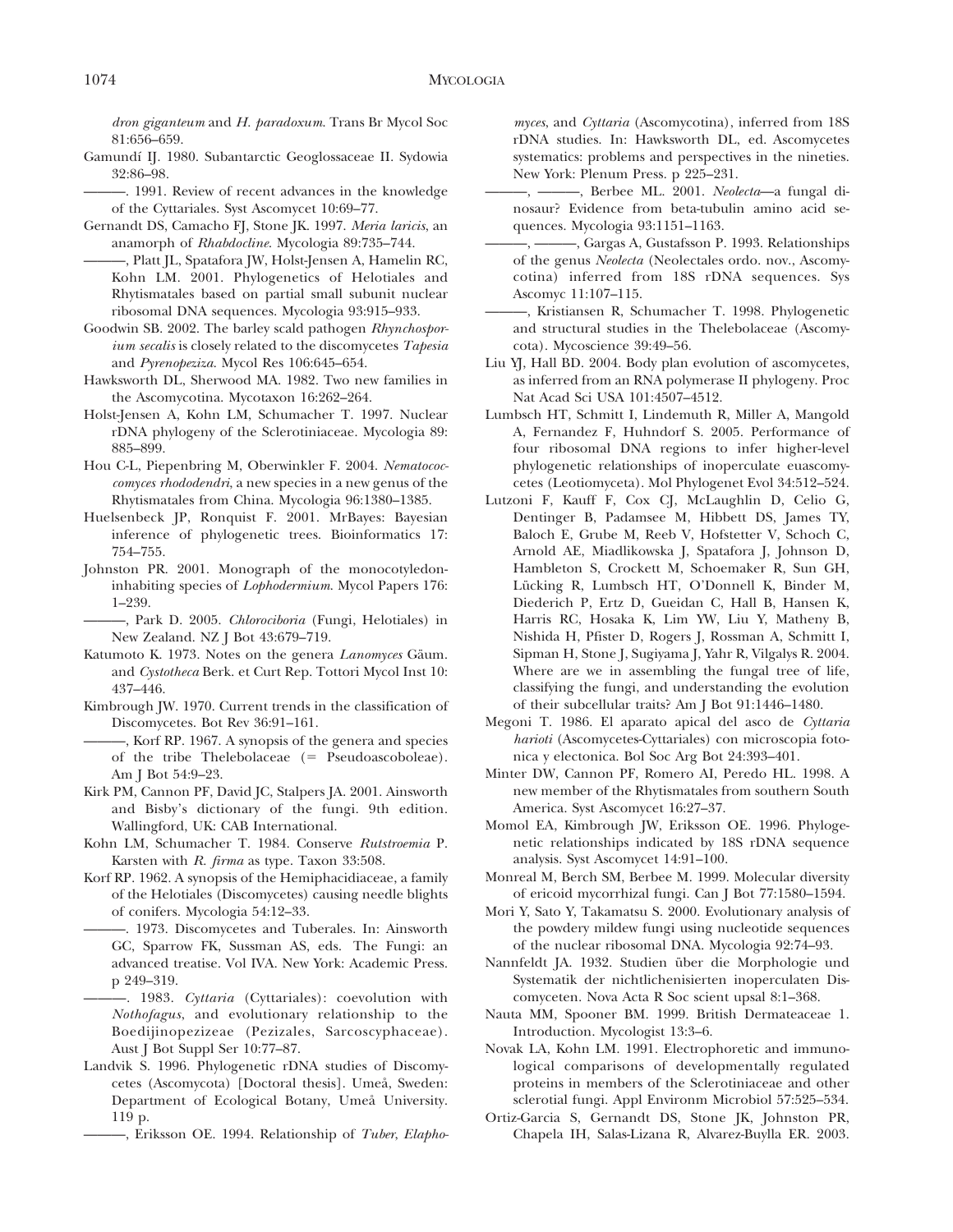Phylogenetics of Lophodermium from pine. Mycologia 95:846–859.

- Pärtel K, Raitviir A. 2005. The ultrastructure of the ascus apical apparatus of some Dermateaceae (Helotiales). Mycol Progress 4:149–159.
- Pfister DH, Kimbrough JW. 2001. Discomycetes. In: McLaughlin DJ, McLaughlin EG, Lemke PA, eds. The Mycota VII Part A. Systematics and Evolution. Berlin & Heidelberg: Springer-Verlag. p 257–281.
- Platt JL. 2000. Lichens, earth tongues, and endophytes: evolutionary patterns inferred from phylogenetic analyses of multiple loci [Doctoral dissertation]. Corvalis Oregon: Oregon State University. 178 p.
- Raitviir A. 2004. Revised synopsis of the Hyaloscyphaceae. Scripta Mycol 20:1–132.
- Raymond J. 1927. Le blanc du chêne. Ann Epiphyt 13:94-129.
- Reid J, Cain RF. 1961. The genus *Therrya*. Can J Bot 39: 1117–1129.
- -, Funk A. 1966. The genus Atropellis and a new genus of the Helotiales associated with branch cankers of western hemlock. Mycologia 58:417–439.
- Rossman AY, Aime MC, Farr DF, Castlebury LA, Peterson KR, Leahy R. 2004. The ceolomycetous genera Chaetomella and Pilidium represent a newly discovered lineage of inoperculate discomycetes. Mycol Prog 3: 275–290.
- Sati SC, Belwall M. 2005. Aquatic hyphomycetes as endophytes of riparian plant roots. Mycologia 97:45–49.
- Schumacher T, Holst-Jensen A. 1997. A synopsis of the genus Scleromitrula (= Verpatinia) (Ascomycotina: Helotiales: Sclerotiniaceae). Mycoscience 38:55–69.
- ———, Sivertsen S. 1987. Sarcoleotia globosa (Sommerf. : Fr.) Korf, taxonomy, ecology and distribution. In: Larsen GA, Amirati JF, Redhead SA, eds. Arctic Alpine Mycol 2. New York & London: Plenum Press. p 163–176.
- Sogonov MV, Schroers HJ, Gams W, Dijksterhuis J, Summerbell RC. 2005. The hyphomycete Teberdinia hygrophila gen. nov. and related anamorphs of Pseudeurotium species. Mycologia 97:695–709.
- Spooner BM. 1987. Helotiales of Australasia: Geoglossaceae, Orbiliaceae, Sclerotiniaceae, Hyaloscyphaceae. Bibl Mycol 116:1–711.
- Sugiyama M, Mikawa T. 2001. Phylogenetic analysis of the non-pathogenic genus Spiromastix (Onygenaceae) and related onygenalean taxa based on large subunit ribosomal DNA sequences. Mycoscience 42:413–421.
- Suh SO, Blackwell M. 1999. Molecular phylogeny of the cleistothecial fungi placed in Cephalothecaceae and Pseudeurotiaceae. Mycologia 91:836–848.
- Swofford DL. 1999. PAUP\*: phylogenetic analysis using parsimony (\*and other methods).Version 4. Sunderland, Massachusetts: Sinauer Associates.
- Tajamatsu S, Braun U, Limkaisang S. 2005a. Phylogenetic relationships and generic affinity of Uncinula septate inferred from nuclear rDNA sequences. Mycoscience 46:9–16.
- —, Niinomi S, de Álvarez MGC, Álvarez RE, Havrylenko M, Braun U. 2005. Caespitotheca gen. nov., an ancestral genus in the Erysiphales. Mycol Res 109:903– 911.
- Tsuneda A, Currah RS. 2004. Ascomatal morphogenesis in Myxotrichum arcticum supports the derivation of the Myxotrichaceae from a discomycetous ancestor. Mycologia 96:627–635.
- van Brummelen J. 1967. A world-monograph of the genera Ascobolus and Saccobolus (Ascomycetes, Pezizales). Persoonia (Suppl.) 1:1–260.
- Verkley GJM. 1994. Ultrastructure of the apical apparatus in Leotia lubrica and some Geoglossaceae (Leotiales, Ascomycotina). Persoonia 15:405–430.
- -. 1999. A monograph of *Pezicula* and its anamorphs. Stud Mycol 44:1–176.
- Vettraino AM, Paolacci A, Vannini A. 2005. Endophytism of Sclerotinia pseudotuberosa: PCR assay for specific detection in chestnut tissues. Mycol Res 109: 96–102.
- Vrålstad T, Schumacher T, Taylor FS. 2002. Mycorrhizal synthesis between fungal strains of the Hymenoscyphus ericae aggregate and potential ectomycorrhizal and ericoid hosts. New Phytol 153:143–152.
- Wang Z, Binder M, Hibbett DS. 2002. A new species of Cudonia based on morphological and molecular data. Mycologia 94:641–450.
- $-$ ,  $-$ ,  $-$ ,  $-$ ,  $-$ ,  $-$ ,  $2005$ . Life history and systematics of the aquatic discomycetes Mitrula (Helotiales, Ascomycota) based on cultural, morphological, and molecular studies. Am J Bot 92:1565–1574.
- -, --, Schoch CL, Johnston PR, Spatafora JW, Hibbett DS. 2006. Evolution of helotialean fungi (Leotiomycetes, Pezizomycotina): a nuclear rDNA phylogeny. Mol Phylogenet Evol 41:295–312.
- Yuan ZQ, Mohammed C. 1997. Therrya eucalypti sp. nov. on stems of eucalypts from Tasmania, Australia. Mycotaxon 64:173–177.
- Zhang YH, Zhuang WY. 2004. Phylogenetic relationships of some members in the genus Hymenoscyphus (Ascomycetes, Helotiales). Nov Hedwig 78:475–484.
- Zhuang WY, ed. 1998. Flora Fungorum Sinicorum. Vol. 8. Sclerotiniaceae et Geoglossaceae. Beijing: Science Press. p 1–135.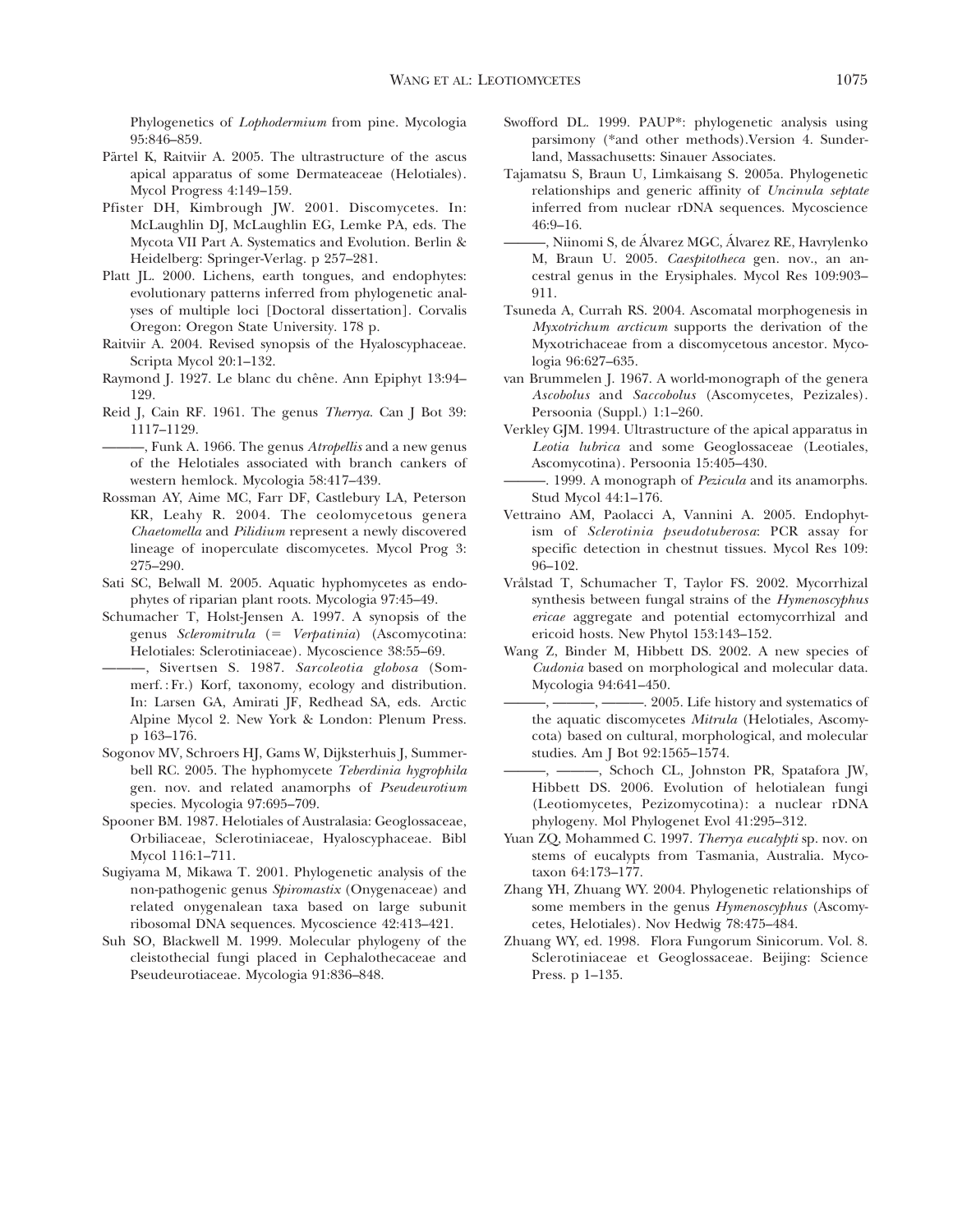| <b>Species</b>                                                         | SSU-rDNA | LSU-rDNA           | 5.8S rDNA          |
|------------------------------------------------------------------------|----------|--------------------|--------------------|
| Arthrocladiella mouqeotii (Lév.) Vassilkov                             | AB033477 | AB022379           | AF073358           |
| Arthonia sp.                                                           | AY571379 | AY571381           | AF138813           |
| Ascocoryne calichnium (Tul.) Korf                                      | AY789393 | AY789394           | AY789395           |
| Ascocoryne sarcoides (Jacq.) J.W. Groves & D.E. Wilson                 | AY789387 | AJ406399           | AY789388           |
| Ascocoryne turficola (Boud.) Korf                                      | AY789276 | AY789277           | AY789278           |
| Berlesiella nigerrima (R.P. Bloxam ex Curr.) Sacc.                     | AY541478 | AY350579           | AF050251           |
| Bisporella citrina (Batsch.) Korf                                      | AY789324 | AY789325           | AY789326           |
| Blumeria graminis (DC.) Speer                                          | AB033476 | AB022362           | AJ313142           |
| Botryosphaeria ribis Grossenb. & Duggar                                | AF271129 | AY004336           | AF027744           |
| Brasiliomyces trina (Harkn.) R. Y. Zheng                               | N/A      | AB022350           | AB022351           |
| Bryoglossum gracile (P. Karst.) Redhead                                | AY789419 | AY789420           | AY789421           |
| Bulgaria inquinans (Pers.) Fr.                                         | AY789343 | AY789344           | AY789345           |
| Byssoascus striatisporus (G.L. Barron 7 C. Booth) Arx                  | AJ315170 | AB040688           | AF062817           |
| Candida albicans (C.P. Robin) Berkhout                                 | X53497   | L <sub>28817</sub> | AY672930           |
| Capronia mansonii (Schol-Schwarz) E. Müll., Petrini, Fisher, Samuels & | X79318   | AY004338           | AF050247           |
| Rossman                                                                |          |                    |                    |
| Chlorencoelia versiformis (Pers.) Dixon                                | AY789350 | AY789351           | AY789352           |
| Chlorociboria aeruginosa (Oeder) Seaver ex C.S. Ramamurthi, Korf &     | AY544713 | AY544669           | AY755360           |
| L.R. Batra                                                             |          |                    |                    |
| Chlorociboria sp.                                                      | DQ257348 | DQ257349           | DQ257350           |
| Chloroscypha sp.                                                       | AY544700 | AY544656           | U92311             |
| Chlorovibrissea sp                                                     | DQ257351 | DQ257352           | DQ257353           |
| Ciboria batschiana (Zopf) N. F. Buchw.                                 | DQ257354 | AY789322           | AY526234           |
| Cladonia caroliniana (Schwein.) Tuck.                                  | AY584664 | AY584640           | AF456408           |
| Clathrosporium intricatum Nawawi & Kuthub.                             | N/A      | AY616235           | N/A                |
| Coccomyces dentatus (J. C. Schmidt & Kunze) Sacc.                      | AY544701 | AY544657           | N/A                |
| Cudonia sp.                                                            | AF107343 | AF279379           | AF433149           |
| Cudoniella clavus (Alb. & Schwein.) Dennis                             | AY789340 | AY789341           | AY789342           |
| Cudoniella clavus (Alb. & Schwein.) Dennis                             | AY789372 | AY789373           | AY789374           |
| Cyttaria darwinii Berk.                                                | U53369   | UNPUBL.            | UNPUBL.            |
| Dermea acerina (Peck) Rehm                                             | UNPUBL.  | UNPUBL.            | UNPUBL.            |
| Dibaeis baeomyces (L. f.) Rambold & Hertel                             | AF085473 | AF279385           | N/A                |
| Dothidea sambuci (Pers.) Fr.                                           | AY544722 | AY544681           | AY883094           |
| Dothidea sp.                                                           | AY016343 | AY016360           | AF027764           |
| Erysiphe australiana (McAlpine) U. Braun & S. Takam.                   | N/A      | AB022407           | AB022408           |
| Erysiphe glycines F. L. Tai                                            | AB120748 | AB022397           | AB078807           |
| Erysiphe gracilis R. Y. Zheng & G. Q. Chen                             | N/A      | AB022357           | AB022538           |
| Erysiphe mori (I. Miyake) U. Braun & S. Takam.                         | AB033484 | AB022418           | AB000946           |
| Erysiphe pulchra (Cooke & Peck) U. Braun & S. Takam.                   | N/A      | AB022389           | AB015924           |
| Erysiphe simulans (E. S. Salmon) U. Braun & S. Takam.                  | N/A      | AB022395           | AB015926           |
| Eupenicillium javanicum (J.F.H. Beyma) Stolk & D.B. Scott              | U21298   | AF263348           | U18358             |
| Eurotium amstelodami L. Mangin                                         | AB002076 | AY213699           | AY213648           |
| Fabrella tsugae (Farl.) Kirschst.                                      | AF106015 | AF356694           | U92304             |
| Geoglossum glabrum Pers.                                               | AY789316 | AY789317           | AY789318           |
| Geoglossum umbratile Sacc.                                             | AY789302 | AY789303           | AY789304           |
| Gremmeniella abietina (Lagerb.) M. Morelet                             | AF203456 | UNPUBL.            | U72259             |
| Hemiphacidium longisporum Ziller & A. Funk                             | UNPUBL.  | UNPUBL.            | N/A                |
| Heyderia abietis (Fr.) Link                                            | AY789288 | AY789289           | AY789290           |
| Heyderia abietis                                                       | AY789295 | AY789296           | AY789297           |
| Holwaya mucida (Schulzer) Korf & Abawi                                 | DO257355 | DQ257356           | DQ257357           |
| Hyaloscypha daedaleae Velen                                            | AY789414 | AY789415           | AY789416           |
| Hydrocina chaetocladia Scheuer                                         | AY789411 | AY789412           | AY789413           |
| Hymenoscyphus scutula (Pers.) W. Phillips                              | AY789430 | AY789431           | AY789432           |
| Lachnum bicolor (Bull.) P. Karst.                                      | AY544690 | AY544674           | U <sub>59005</sub> |
| Lachnum virgineum (Batsch) P. Karst.                                   | AY544688 | AY544646           | U <sub>59004</sub> |
| Lambertella tubulosa Abdullah & J. Webster                             | N/A      | AY616237           | N/A                |

SUPPLEMENTARY TABLE I. Species studied with information on GenBank accession numbers by DNA locus